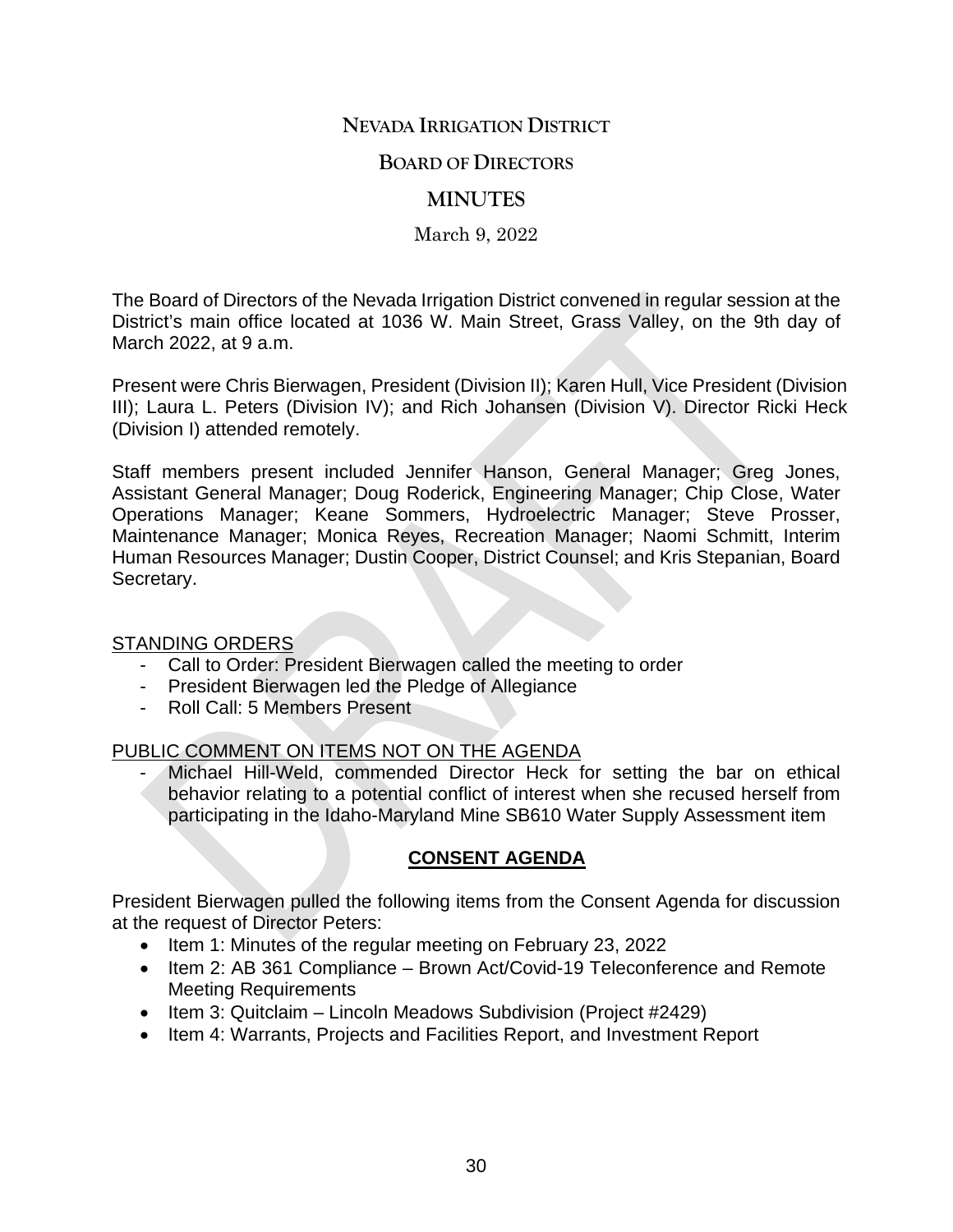Items pulled from the Consent Agenda for Discussion:

#### MINUTES – February 23, 2022, Regular Meeting

Board discussion ensued regarding documenting the Board's unified voice and collective main points raised in making final decisions in the District's summary minutes.

## Public Comment: None

## **Approved the Minutes of the regular meeting on February 23, 2022, as submitted. M/S/C Peters/Johansen, unanimously approved.**

AB 361 COMPLIANCE – BROWN ACT/COVID-19 TELECONFERENCE AND REMOTE MEETING REQUIREMENTS

Board discussion ensued regarding plans to open the Boardroom to the public for future regular Board meetings beginning March 23rd and clarifying Government Code section 54953(e), as referenced on Page two of the resolution.

Public Comment: None

## **Adopted Resolution 2022-11 (Re-Authorizing Remote Meetings Consistent with AB 361). M/S/C Peters/Johansen, unanimously approved.**

#### QUITCLAIM – LINCOLN MEADOWS SUBDIVISION (PROJECT #2429)

Doug Roderick, Engineering Manager, presented the item and clarified inquiries regarding the map, pipe, spill going into the storm drain.

Public Comment: None

#### **Approve the quitclaim deed for easement of a portion of the Lincoln Canal and authorize the General Manager to sign the quitclaim deed. M/S/C Peters/Johansen, unanimously approved.**

WARRANTS, PROJECTS AND FACILITIES REPORT, AND INVESTMENT REPORT Chip Close, Water Operations Manager, responded to inquiries regarding amounts paid to PG&E for water purchased in 2021 and charges showing for the 2020 water audit.

Public Comment: None

**Ratified the issuance of warrants by receiving and filing the check registers, Project and Facility Report, and Investment Transaction Report for the period February 5 to February 18, 2022. M/S/C Peters/Johansen, unanimously approved.**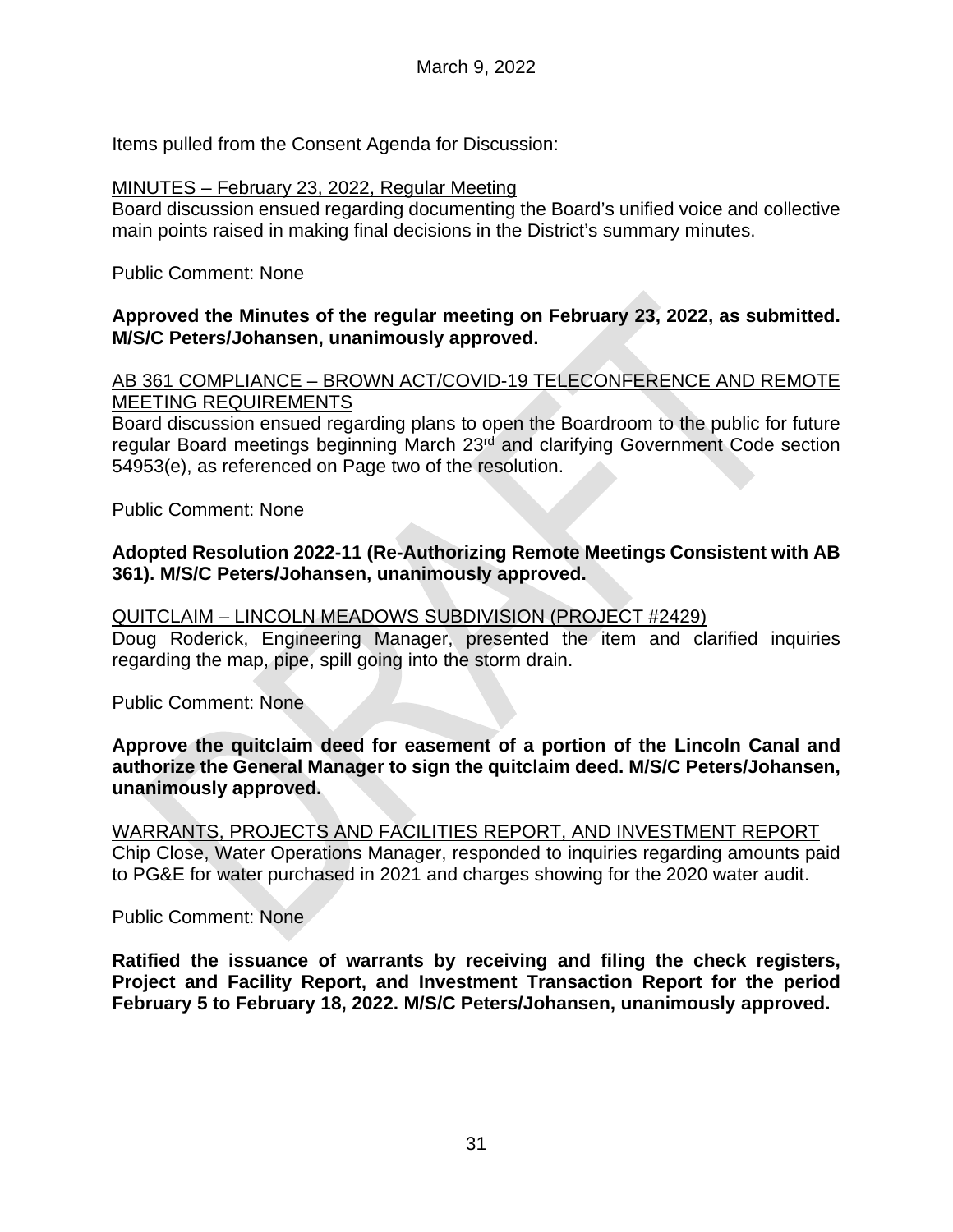# **GENERAL ORDERS**

## SOUTH YUBA CANAL/DEER CREEK POWERHOUSE

Keane Sommers, Hydroelectric Manager, presented the item.

Board discussion ensued about the differences between some proposed positions and their span of control, power generation, delivery, revenue, and forecasts. Board consensus was reached on the importance of this infrastructure to ensure the District's water supply.

Public Comment: None

**Director Heck made a motion to Adopt Resolution 2022-13 - South Yuba Canal/Deer Creek Powerhouse, as amended to strike the following from Page 2:**

**Item 1: Administrative Analyst I/II and Senior Administrative Analyst Item 2: (a) Administrative Analyst I/II Item 3: (b) Management Assistant**

**Approving the following:**

- **1. Four job descriptions**
- **2. The addition of 3.75 full-time equivalent staff to the 2022 Annual Budget (including salary and benefit expenditures)**
- **3. An amendment to the 2022 Annual Budget**
- **4. Authorized the General Manager to execute the appropriate documents to enter into a new power purchase agreement between the District and the Northern California Power Agency**

**Director Johansen seconded the motion, and the motion was unanimously approved.**

## STANDING COMMITTEES

Jennifer Hanson, General Manager, presented the item.

Board discussion ensued regarding the benefits of presenting non-decision items to the Board through a workshop structure rather than the structure provided by District Policy 5300 – Standing Committees, the importance of ad hoc committees, continued transparency.

Public Comment:

Michael Hill-Weld, member of the public, spoke in support of the current workshop format and of the District's transparency over the past few years and cautioned that ad hoc committees might not be transparent to the public as they are not subject to the Brown Act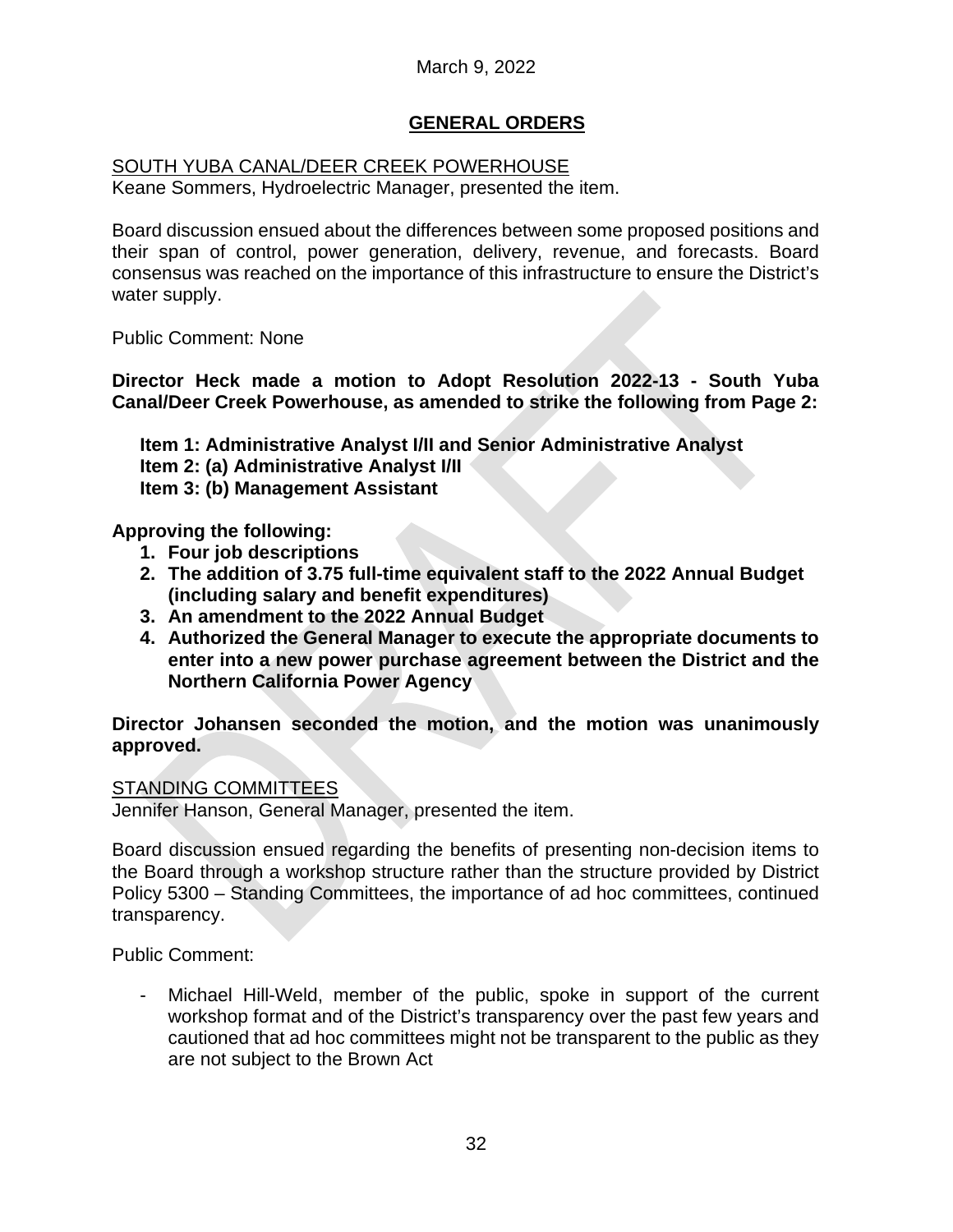Board consensus was reached to continue with the workshop format and bring policies related to standing committees to the Board at a future meeting to consider rescinding. President Bierwagen will appoint two Board Members to an Ad Hoc committee to discuss ongoing issues with South Sutter Water District related to resolving their concerns with the District's Application for Assignment of State-Filed Water Rights.

#### REGIONAL GROUP PARTICIPATION WORKSHOP

Greg Jones, Assistant General Manager, presented the item.

#### Public Comment: None

Board discussion ensued regarding the benefits and costs of involvement in the various regional groups and organizations. Board consensus was reached to continue membership with the Association of California Water Agencies (ACWA), California Special District Association (CSDA), Regional Water Authority (RWA), Northern California Water Association (NACWA), Consumnes American Bear Yuba (CABY), and take a further look at Mountain Counties Water Resources Association (MCWRA) and Family Water Alliance.

The meeting recessed at 11:25 a.m. and reconvened at 11:36 a.m.

#### REDISTRICTING 2021-2022

Jennifer Hanson, General Manager, presented the item and introduced Paul Mitchell with Redistricting Partners, who provided a presentation of the five draft maps for Board consideration.

A robust Board discussion ensued regarding anticipated population growth and Draft Maps D and E were compared.

Public Hearing: Opened by President Bierwagen

- None

Public hearing closed by President Bierwagen

**Director Johansen made a motion to adopt Resolution 2022-12 – Adjustment of Division Boundaries, adopting Draft Map E as the District's final map. Director Hull seconded the motion.**

**Motion passed on the following roll call vote:**

| <b>Heck, Division 1</b>      | Aye |
|------------------------------|-----|
| <b>Bierwagen, Division 2</b> | Aye |
| <b>Hull, Division 3</b>      | Aye |
| <b>Peters, Division 4</b>    | No  |
| <b>Johansen, Division 5</b>  | Aye |